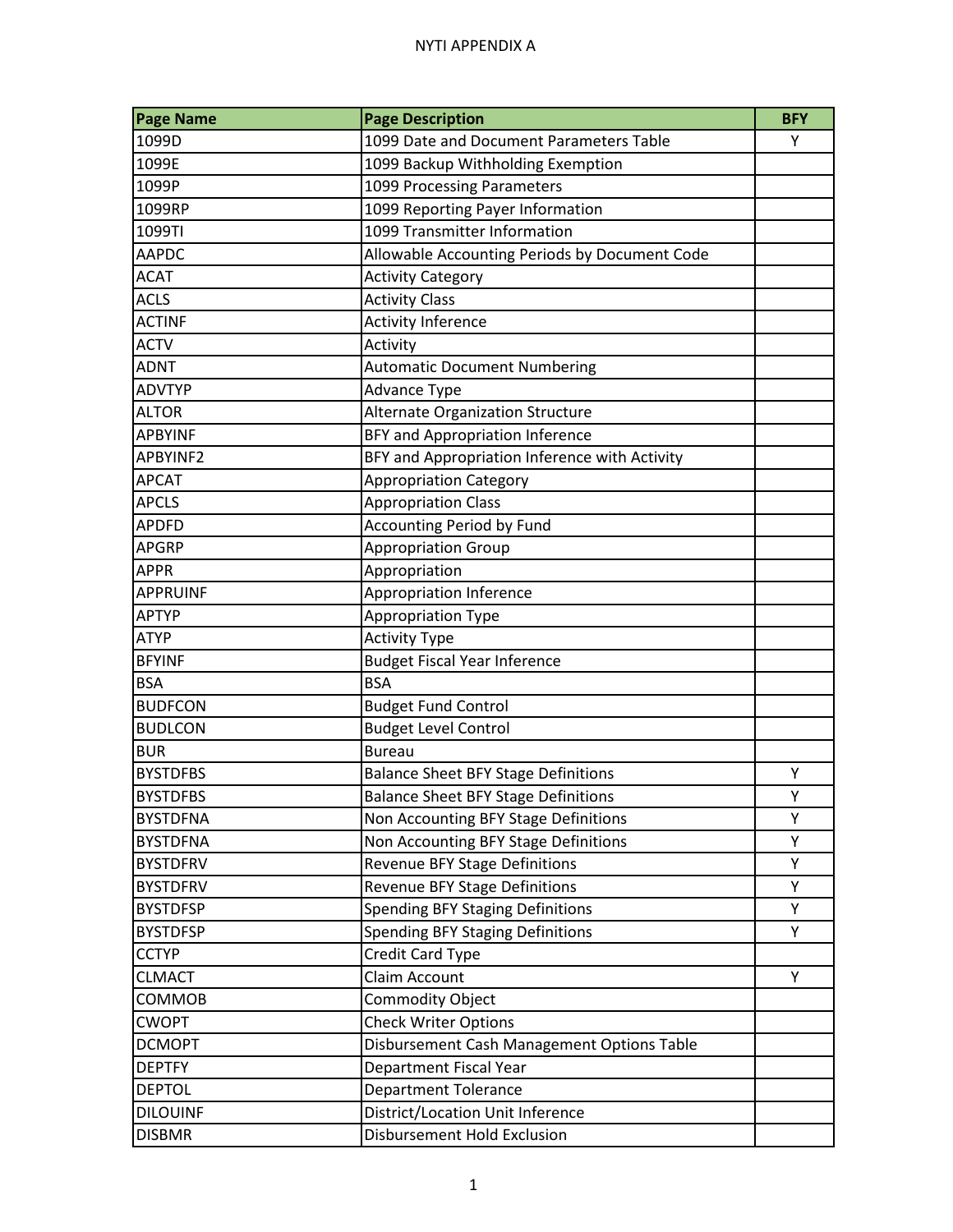| <b>DISCIV</b>   | Disb Category Inference & Combination Validation |   |
|-----------------|--------------------------------------------------|---|
| <b>DIV</b>      | Division                                         |   |
| <b>DOBJ</b>     | Department Object                                |   |
| <b>DOBJRU</b>   | Department Object Rollup                         |   |
| <b>DOBJRUE</b>  | Department Object Rollup Exception               |   |
| <b>DOCAT</b>    | Department Object Category                       |   |
| <b>DOCLS</b>    | <b>Department Object Class</b>                   |   |
| <b>DOGRP</b>    | Department Object Group                          |   |
| <b>DOTYP</b>    | Department Object Type                           |   |
| <b>DRSCAT</b>   | Department Revenue Source Category               |   |
| <b>DRSCLS</b>   | <b>Department Revenue Source Class</b>           |   |
| <b>DRSGRP</b>   | Department Revenue Source Group                  |   |
| <b>DRSRC</b>    | Department Revenue Source                        |   |
| <b>DRSTYP</b>   | Department Revenue Source Type                   |   |
| <b>DSTC</b>     | <b>District</b>                                  |   |
| <b>DTOL</b>     | <b>Document Tolerance</b>                        |   |
| <b>DYNA</b>     | Dyna Bank                                        |   |
| <b>EOBJRP</b>   | Eligible Object List                             | Υ |
| <b>FDREQ</b>    | <b>Fund Department Requirements</b>              |   |
| FLX1            | Flexible Reporting 1                             |   |
| FLX2            | <b>Flexible Reporting 2</b>                      |   |
| FLX3            | <b>Flexible Reporting 3</b>                      |   |
| FLX4            | <b>Flexible Reporting 4</b>                      |   |
| FLX5            | <b>Flexible Reporting 5</b>                      |   |
| <b>FNCAT</b>    | <b>Function Category</b>                         |   |
| <b>FNCLS</b>    | <b>Funcion Class</b>                             |   |
| <b>FNTYP</b>    | <b>Function Type</b>                             |   |
| FPI1            | Funding Profile Inference 1                      |   |
| FPI3            | Funding Profile Inference 3                      |   |
| <b>FTOL</b>     | <b>Fund Tolerance</b>                            |   |
| <b>FUNC</b>     | Function                                         |   |
| <b>FUNCINF</b>  | <b>Function Inference</b>                        |   |
| <b>FUND</b>     | Fund                                             |   |
| <b>FYFD</b>     | Fiscal Year by Fund                              |   |
| GRP             | Group                                            |   |
| <b>IAPPRPPC</b> | Invalid Appr Unit Prog Period Combination        | Y |
| <b>IDOCOBJ</b>  | <b>Invalid Document Code Object</b>              |   |
| <b>IDOCRSRC</b> | Invalid Document Code Revenue Source Combination |   |
| <b>IFBSA</b>    | <b>Invalid Fund BSA</b>                          |   |
| <b>IFD</b>      | <b>Invalid Fund Department</b>                   |   |
| <b>IFRSRC</b>   | <b>Invalid Fund Rsrc Combination</b>             |   |
| <b>IHDRBANK</b> | Invalid Doc Code Doc Dept Bank combination       |   |
| <b>INCR</b>     | Internal Cost Rate for Emp/Equip/Materials       |   |
| <b>INFDU</b>    | Infer Department and Unit                        |   |
| <b>IOPT</b>     | <b>Intercept Options</b>                         |   |
| <b>IPPADOBJ</b> | Invalid Prog Prog Period Activity Dept Obj Cat   | Υ |
| <b>IPPAETYP</b> | Invalid Prog Prog Period Actv Dept Event Type    | Υ |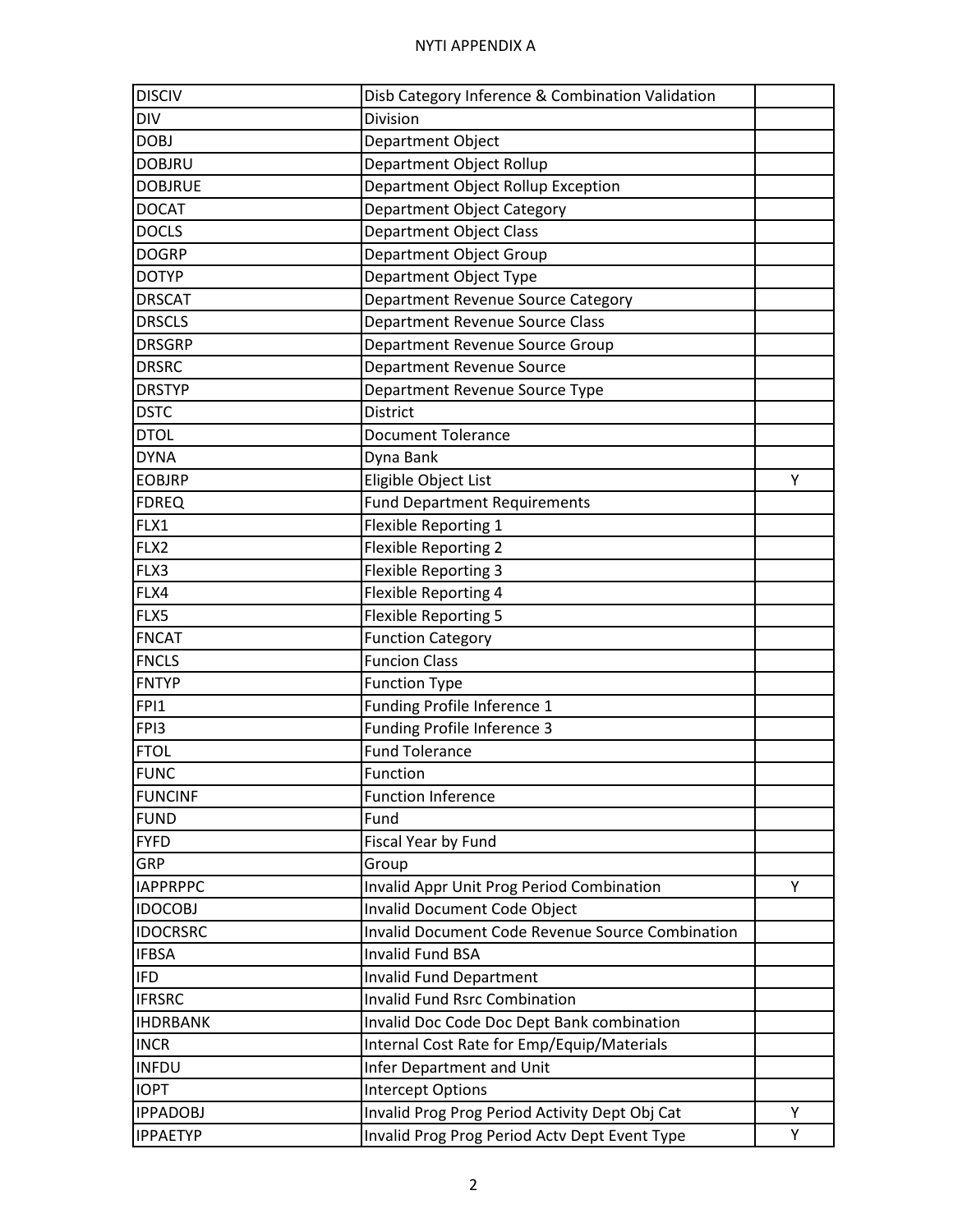| <b>IPPCACTV</b>                    | <b>Invalid Prog Program Period Activity Combination</b> |   |
|------------------------------------|---------------------------------------------------------|---|
| <b>MATIN</b>                       | <b>Materials Testing Class Inference Table</b>          |   |
| <b>OAOD</b>                        | Open Activity Options by Department                     |   |
| OBJ                                | Object                                                  |   |
| <b>OBJINF</b>                      | Object Inference                                        |   |
| <b>OBJRT</b>                       | <b>Object Rate Groups</b>                               |   |
| <b>ORGINF</b>                      | Organization Inference                                  |   |
| <b>PAEX</b>                        | <b>Program Activity Exception</b>                       |   |
| <b>PAYADDR</b>                     | Payroll Additive Rate Parameter                         |   |
| <b>PCNFG</b>                       | <b>Procurement Card Configuration</b>                   |   |
| PERU                               | Performance Unit                                        |   |
| PHLDOP                             | <b>Payment Hold Options</b>                             |   |
| <b>POEX</b>                        | Program Object Exception                                |   |
| <b>PROGREQ</b>                     | Unit/Program Requirement                                |   |
| <b>RCAT</b>                        | <b>Reporting Category</b>                               |   |
| <b>RCLS</b>                        | <b>Reporting Class</b>                                  |   |
| <b>REQBUD</b>                      | <b>Required Budget</b>                                  | Υ |
| <b>RLOCDOBJ</b>                    | Require Location Category by Department Object          | Υ |
| <b>RPT</b>                         | <b>Reporting Code</b>                                   |   |
| <b>RQRPTBYO</b>                    | Require Reporting By Object                             |   |
| <b>RQRPTBYO</b>                    | Require Reporting By Object                             |   |
| <b>RQRPTBYR</b>                    | <b>Require Reporting By Rsrc</b>                        |   |
| <b>RQSUBYU</b>                     | Require Sub Unit by Unit                                |   |
| <b>RSRC</b>                        | <b>Revenue Source</b>                                   |   |
| <b>RSRCINF</b>                     | Revenue Source Inference                                |   |
| <b>RTGFC</b>                       | <b>Retainage Fund Control</b>                           |   |
| <b>SACTV</b>                       | Sub Activity                                            |   |
| <b>SBSA</b>                        | Sub BSA                                                 |   |
| SBSAREQ                            | Require Sub BSA by BSA                                  | Υ |
| <b>SECT</b>                        | Section                                                 |   |
| <b>SFUNC</b>                       | <b>Sub Function</b>                                     |   |
| <b>SFUND</b>                       | Sub Fund                                                |   |
| SOBJ                               | Sub Object                                              |   |
| SOPT - Expense                     | <b>System Options</b>                                   |   |
| SOPT - FA                          | <b>System Options</b>                                   |   |
| SOPT - General                     | <b>System Options</b>                                   |   |
| SOPT - Internal Cost               | <b>System Options</b>                                   |   |
| SOPT - Revenue                     | <b>System Options</b>                                   |   |
| <b>SPEC</b>                        | <b>System Special Accounts</b>                          | Υ |
| <b>SPEC - Accounts Payable</b>     | <b>Special Accounts</b>                                 |   |
| <b>SPEC - Fixed Assets</b>         | <b>Special Accounts</b>                                 |   |
| <b>SPEC - Internal Costing</b>     | <b>Special Fund Accounts</b>                            |   |
| <b>SPEC - Miscellaneous</b>        | <b>Special Accounts</b>                                 |   |
| <b>SPEC - Procurement</b>          | <b>Special Accounts</b>                                 |   |
| <b>SPEC - Revenue</b>              | <b>Special Accounts</b>                                 |   |
| <b>SPECFUND - Accounts Payable</b> | <b>Special Fund Accounts</b>                            |   |